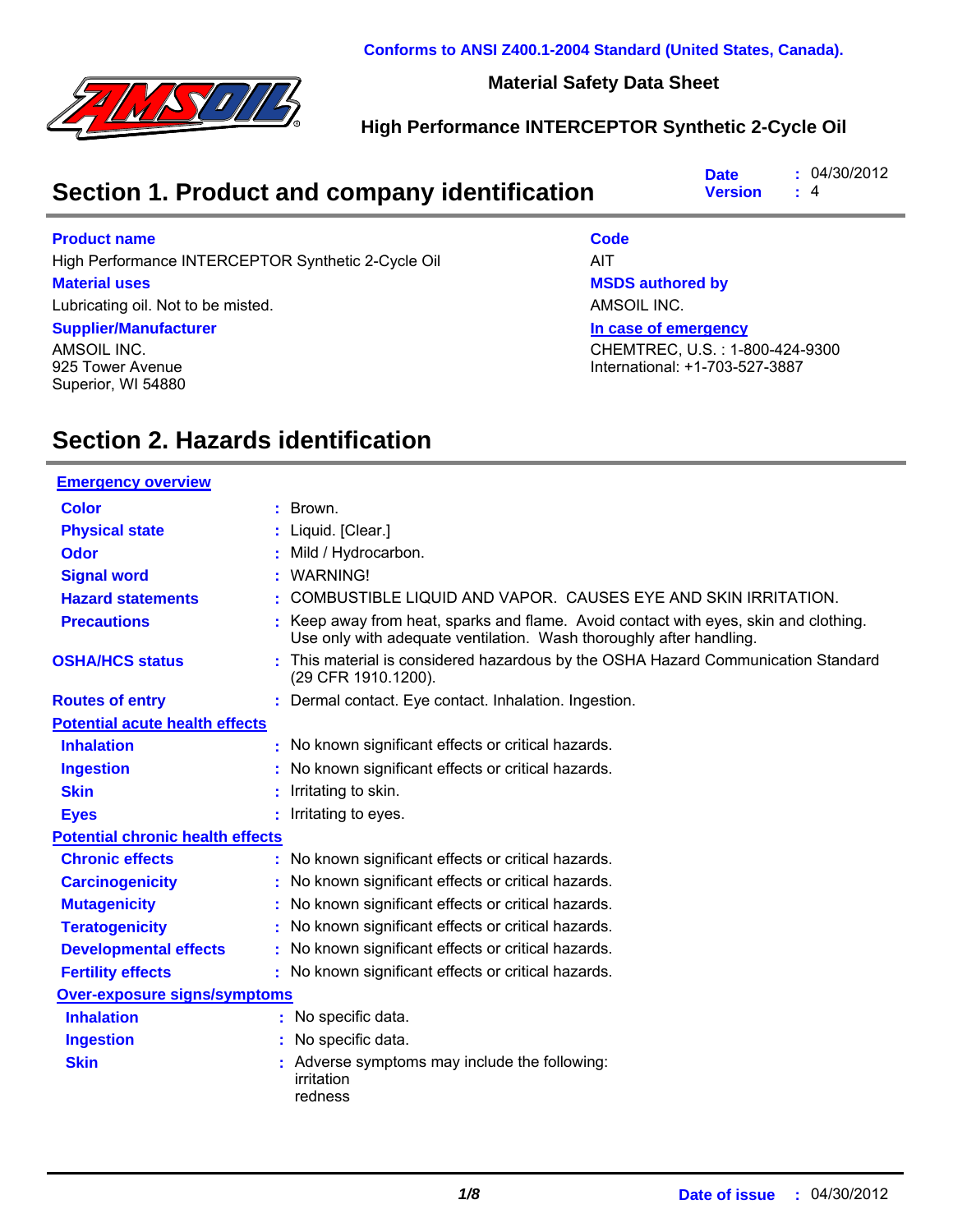r.

| <b>Eyes</b>                                                  | : Adverse symptoms may include the following:<br>pain or irritation<br>watering<br>redness |
|--------------------------------------------------------------|--------------------------------------------------------------------------------------------|
| <b>Medical conditions</b><br>aggravated by over-<br>exposure | : None known.                                                                              |
| See toxicological information (Section 11)                   |                                                                                            |

# **Section 3. Composition/information on ingredients**

| <b>United States</b>   |                         |           |
|------------------------|-------------------------|-----------|
| <b>Name</b>            | <b>CAS number</b>       | $\%$      |
| Solvent Mixture        | 64742-47-8 / 64742-88-7 | $10 - 30$ |
| <b>Canada</b>          |                         |           |
| <b>Name</b>            | <b>CAS number</b>       | %         |
| <b>Solvent Mixture</b> | 64742-47-8 / 64742-88-7 | $10 - 30$ |

**There are no additional ingredients present which, within the current knowledge of the supplier and in the concentrations applicable, are classified as hazardous to health or the environment and hence require reporting in this section.**

## **Section 4. First aid measures**

| Eye contact               | : Immediately flush eyes with plenty of water for at least 20 minutes, occasionally lifting<br>the upper and lower eyelids. Get medical attention if symptoms occur.                                     |
|---------------------------|----------------------------------------------------------------------------------------------------------------------------------------------------------------------------------------------------------|
| <b>Skin contact</b>       | : After contact with skin, wash immediately with plenty of soap and water. Get medical<br>attention if symptoms occur.                                                                                   |
| <b>Inhalation</b>         | : Move exposed person to fresh air. Get medical attention if symptoms occur.                                                                                                                             |
| <b>Ingestion</b>          | : Wash out mouth with water. Do not induce vomiting unless directed to do so by medical<br>personnel. Never give anything by mouth to an unconscious person. Get medical<br>attention if symptoms occur. |
| <b>Notes to physician</b> | : No specific treatment. Treat symptomatically. Contact poison treatment specialist<br>immediately if large quantities have been ingested or inhaled.                                                    |

## **Section 5. Fire-fighting measures**

| <b>Flammability of the product</b><br><b>Extinguishing media</b> | : Combustible liquid.                                                                                                                                                    |
|------------------------------------------------------------------|--------------------------------------------------------------------------------------------------------------------------------------------------------------------------|
| <b>Suitable</b>                                                  | : Use dry chemical, $CO2$ , water spray (fog) or foam.                                                                                                                   |
| <b>Not suitable</b>                                              | : Do not use water jet.                                                                                                                                                  |
| <b>Special exposure hazards</b>                                  | : Move containers from fire area if this can be done without risk. Use water spray to keep<br>fire-exposed containers cool.                                              |
| <b>Hazardous decomposition</b><br>products                       | : No specific data.                                                                                                                                                      |
| <b>Special protective</b><br>equipment for fire-fighters         | : Fire-fighters should wear appropriate protective equipment and self-contained breathing<br>apparatus (SCBA) with a full face-piece operated in positive pressure mode. |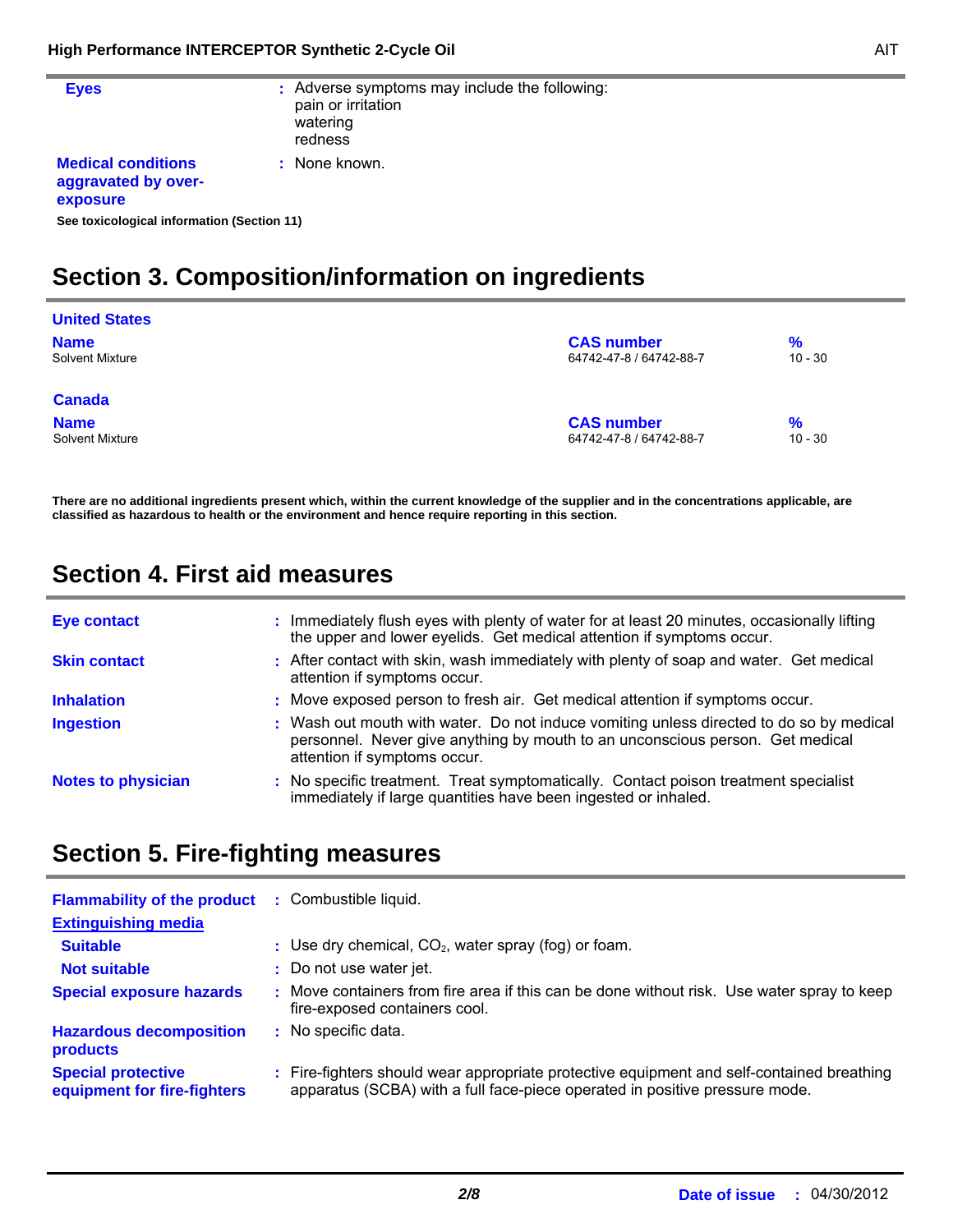## **Section 6. Accidental release measures**

| <b>Personal precautions</b>      | : Shut off all ignition sources. No flares, smoking or flames in hazard area. Put on<br>appropriate personal protective equipment (see Section 8).                                                                                                                                                                                                                                                                                                                                                                                                                                                                                                                   |
|----------------------------------|----------------------------------------------------------------------------------------------------------------------------------------------------------------------------------------------------------------------------------------------------------------------------------------------------------------------------------------------------------------------------------------------------------------------------------------------------------------------------------------------------------------------------------------------------------------------------------------------------------------------------------------------------------------------|
| <b>Environmental precautions</b> | : Avoid dispersal of spilled material and runoff and contact with soil, waterways, drains<br>and sewers. Inform the relevant authorities if the product has caused environmental<br>pollution (sewers, waterways, soil or air).                                                                                                                                                                                                                                                                                                                                                                                                                                      |
| <b>Methods for cleaning up</b>   |                                                                                                                                                                                                                                                                                                                                                                                                                                                                                                                                                                                                                                                                      |
| <b>Small spill</b>               | : Absorb with an inert dry material and place in an appropriate waste disposal container.<br>Use spark-proof tools and explosion-proof equipment. Dispose via a licensed waste<br>disposal contractor.                                                                                                                                                                                                                                                                                                                                                                                                                                                               |
| <b>Large spill</b>               | : Prevent entry into sewers, water courses, basements or confined areas. Wash spillages<br>into an effluent treatment plant or proceed as follows. Contain and collect spillage with<br>non-combustible, absorbent material e.g. sand, earth, vermiculite or diatomaceous earth<br>and place in container for disposal according to local regulations (see section 13). Use<br>spark-proof tools and explosion-proof equipment. Dispose via a licensed waste disposal<br>contractor. Contaminated absorbent material may pose the same hazard as the spilled<br>product. Note: see section 1 for emergency contact information and section 13 for waste<br>disposal. |

## **Section 7. Handling and storage**

#### **Handling**

Put on appropriate personal protective equipment (see Section 8). Avoid contact with **:** used product. Eating, drinking and smoking should be prohibited in areas where this material is handled, stored and processed. Workers should wash hands and face before eating, drinking and smoking. Avoid contact with eyes, skin and clothing. Use only with adequate ventilation. Wear appropriate respirator when ventilation is inadequate. Do not enter storage areas and confined spaces unless adequately ventilated. Use explosion-proof electrical (ventilating, lighting and material handling) equipment. Use non-sparking tools. Take precautionary measures against electrostatic discharges. To avoid fire or explosion, dissipate static electricity during transfer by grounding and bonding containers and equipment before transferring material. Empty containers retain product residue and can be hazardous. Keep away from heat, sparks and flame. Do not reuse container.

Store in accordance with local regulations. Store in a segregated and approved area. **:** Store in original container protected from direct sunlight in a dry, cool and well-ventilated area, away from incompatible materials (see section 10) and food and drink. Eliminate all ignition sources. Separate from oxidizing materials. Keep container tightly closed and sealed until ready for use. Containers that have been opened must be carefully resealed and kept upright to prevent leakage. Do not store in unlabeled containers. Use appropriate containment to avoid environmental contamination. **Storage**

## **Section 8. Exposure controls/personal protection**

| <b>United States</b> |                                                                                                   |
|----------------------|---------------------------------------------------------------------------------------------------|
| Ingredient           | <b>Exposure limits</b>                                                                            |
| Solvent Mixture      | ACGIH TLV (United States, 2/2010). Absorbed through skin.<br>TWA: $200 \text{ mg/m}^3$ 8 hour(s). |

**Under conditions which may generate mists, the following additional exposure limits are recommended: ACGIH TLV TWA: 5 mg/m³ ; STEL: 10 mg/m³.**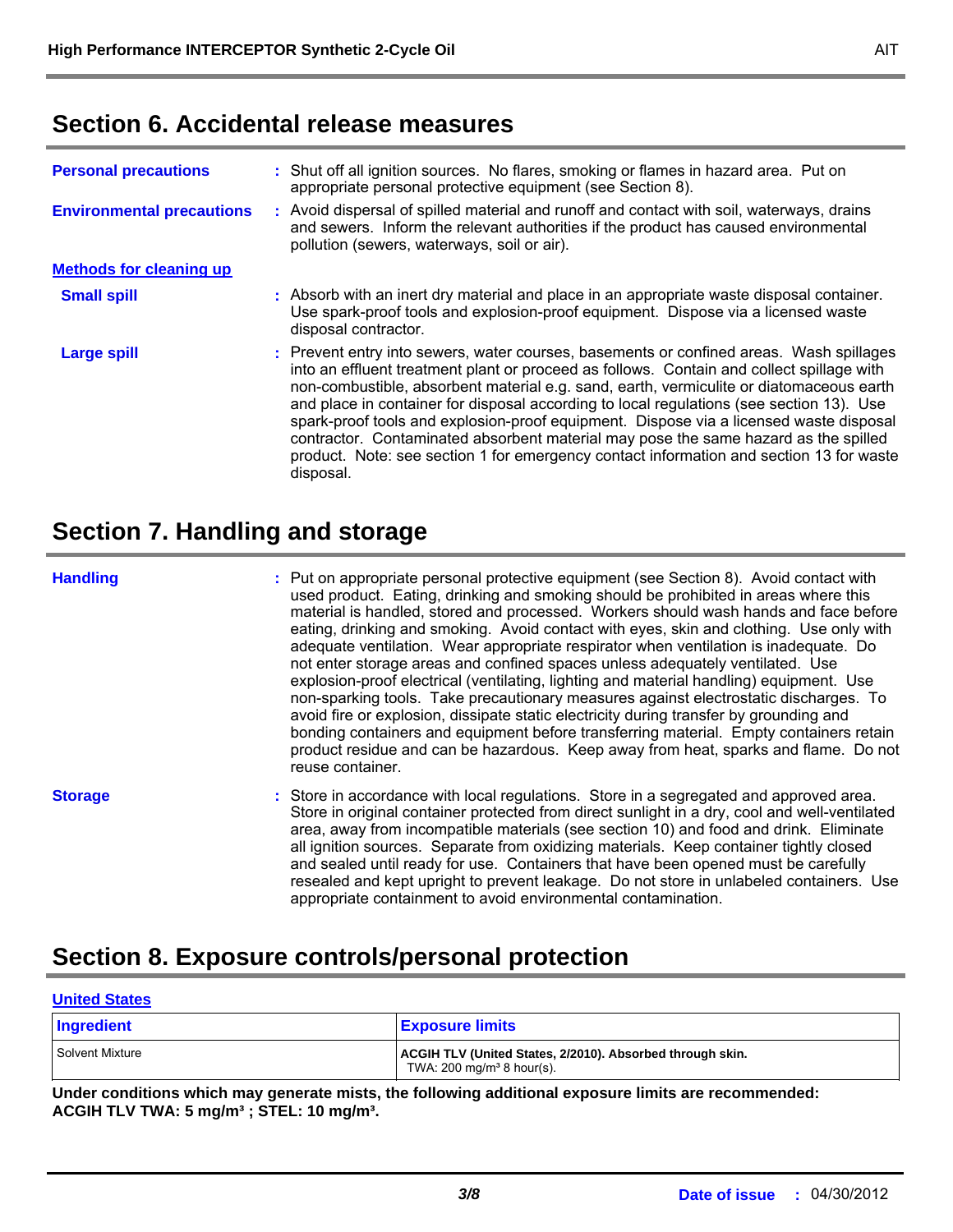| <b>Canada</b>                       |                                              |               |                   |              |                |                                                           |  |                                                                                  |                                                                                  |                          |                  |
|-------------------------------------|----------------------------------------------|---------------|-------------------|--------------|----------------|-----------------------------------------------------------|--|----------------------------------------------------------------------------------|----------------------------------------------------------------------------------|--------------------------|------------------|
| <b>Occupational exposure limits</b> |                                              | TWA (8 hours) |                   |              | STEL (15 mins) |                                                           |  | <b>Ceiling</b>                                                                   |                                                                                  |                          |                  |
| Ingredient                          | <b>List name</b>                             | ppm           | mg/m <sup>3</sup> | <b>Other</b> | ppm            | $mg/m3$ Other                                             |  | ppm                                                                              | mg/m <sup>3</sup> Other                                                          |                          | <b>Notations</b> |
| Solvent Mixture                     | <b>US ACGIH 2/2010</b><br>AB 2010<br>BC 2010 |               | 200<br>200<br>200 |              |                | $\overline{\phantom{a}}$<br>$\overline{\phantom{a}}$<br>- |  | $\overline{\phantom{0}}$<br>$\overline{\phantom{0}}$<br>$\overline{\phantom{a}}$ | $\overline{\phantom{0}}$<br>$\overline{\phantom{0}}$<br>$\overline{\phantom{0}}$ | $\overline{\phantom{0}}$ | [1]<br>[a]       |

[1]Absorbed through skin.

**Form:** [a]as total hydrocarbon vapour

#### **Under conditions which may generate mists, the following additional exposure limits are recommended: ACGIH TLV TWA: 5 mg/m³ ; STEL: 10 mg/m³.**

**Consult local authorities for acceptable exposure limits.**

| procedures                                | Recommended monitoring : Personal, workplace atmosphere or biological monitoring may be required to determine<br>the effectiveness of the ventilation or other control measures and/or the necessity to use<br>respiratory protective equipment.                                      |
|-------------------------------------------|---------------------------------------------------------------------------------------------------------------------------------------------------------------------------------------------------------------------------------------------------------------------------------------|
| <b>Engineering measures</b>               | : Use only with adequate ventilation. Use process enclosures, local exhaust ventilation or<br>other engineering controls to keep worker exposure to airborne contaminants below any<br>recommended or statutory limits. Use explosion-proof ventilation equipment.                    |
| <b>Hygiene measures</b>                   | : Ensure that eyewash stations and safety showers are close to the workstation location.<br>Wash hands, forearms and face thoroughly after handling chemical products, before<br>eating, smoking and using the lavatory and at the end of the working period.                         |
| <b>Respiratory</b>                        | : Not required under normal conditions of use. Respirator selection must be based on<br>known or anticipated exposure levels, the hazards of the product and the safe working<br>limits of the selected respirator. Ensure a MSHA/NIOSH-approved respirator or<br>equivalent is used. |
| <b>Hands</b>                              | : Use gloves appropriate for work or task being performed. Recommended: Natural<br>rubber (latex).                                                                                                                                                                                    |
| <b>Eyes</b>                               | : Safety eyewear should be used when there is a likelihood of exposure. Recommended:<br>Safety glasses with side shields.                                                                                                                                                             |
| <b>Skin</b>                               | : Personal protective equipment for the body should be selected based on the task being<br>performed and the risks involved and should be approved by a specialist before handling<br>this product. No special protective clothing is required. Recommended: Coveralls.               |
| <b>Environmental exposure</b><br>controls | : Emissions from ventilation or work process equipment should be checked to ensure they<br>comply with the requirements of environmental protection legislation.                                                                                                                      |

## **Section 9. Physical and chemical properties**

| <b>Physical state</b>                    | : Liquid. [Clear.]                                                                                               | <b>Odor</b>                                | : Mild / Hydrocarbon.                  |
|------------------------------------------|------------------------------------------------------------------------------------------------------------------|--------------------------------------------|----------------------------------------|
| <b>Color</b>                             | : Brown.                                                                                                         | рH                                         | : Not available.                       |
| <b>Flash point</b>                       | : Open cup: $86^{\circ}$ C (186.8 $^{\circ}$ F) [Cleveland.]                                                     | <b>Auto-ignition</b><br>temperature        | : Not available.                       |
| <b>Flammable limits : Not available.</b> |                                                                                                                  | <b>Melting point/</b><br><b>Pour point</b> | : $-48^{\circ}$ C ( $-54.4^{\circ}$ F) |
| <b>Boiling point</b>                     | $\therefore$ Not available.                                                                                      | <b>Vapor pressure</b>                      | $\therefore$ Not available.            |
| <b>Relative density</b>                  | : 0.8702                                                                                                         | <b>Vapor density</b>                       | : Not available.                       |
| <b>Volatility</b>                        | : Not available.                                                                                                 | <b>Evaporation rate</b>                    | : Not available.                       |
| <b>Viscosity</b>                         | : Kinematic: 0.086 cm <sup>2</sup> /s (8.6 cSt) (100°C)<br>Kinematic: 0.465 cm <sup>2</sup> /s (46.5 cSt) (40°C) | <b>Solubility</b>                          | : Not available.                       |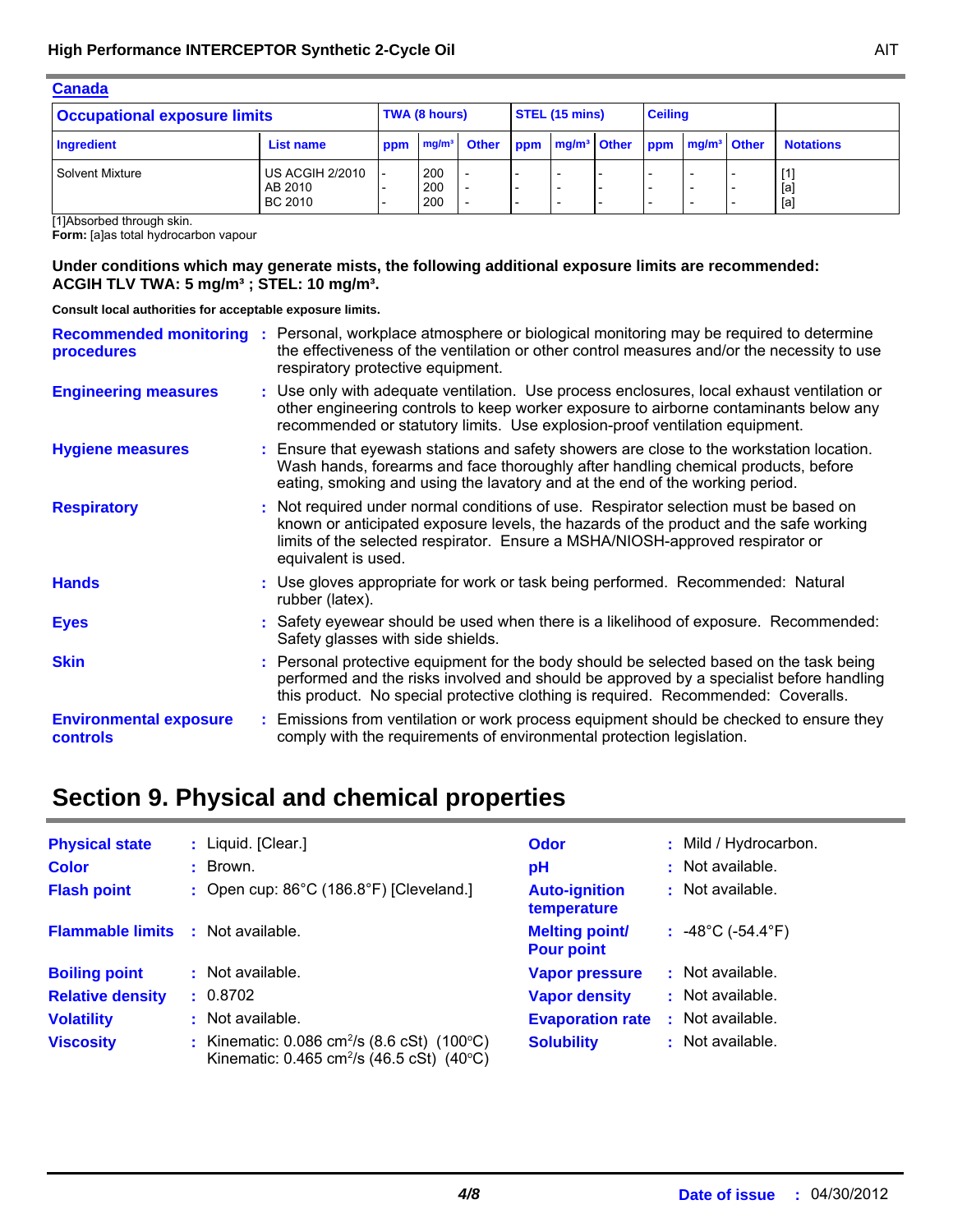## **Section 10. Stability and reactivity**

| <b>Chemical stability</b>                    | : The product is stable.                                                                                                                                                     |
|----------------------------------------------|------------------------------------------------------------------------------------------------------------------------------------------------------------------------------|
| <b>Conditions to avoid</b>                   | : Avoid all possible sources of ignition (spark or flame). Do not pressurize, cut, weld,<br>braze, solder, drill, grind or expose containers to heat or sources of ignition. |
| <b>Materials to avoid</b>                    | : Reactive or incompatible with the following materials: oxidizing materials.                                                                                                |
| <b>Hazardous decomposition</b><br>products   | : Under normal conditions of storage and use, hazardous decomposition products should<br>not be produced.                                                                    |
| <b>Possibility of hazardous</b><br>reactions | : Under normal conditions of storage and use, hazardous reactions will not occur.                                                                                            |
| <b>Hazardous polymerization</b>              | : Under normal conditions of storage and use, hazardous polymerization will not occur.                                                                                       |

## **Section 11. Toxicological information**

| <b>Acute toxicity</b>       |                                   |
|-----------------------------|-----------------------------------|
| There is no data available. |                                   |
| <b>Chronic toxicity</b>     |                                   |
| There is no data available. |                                   |
|                             |                                   |
| <b>Irritation/Corrosion</b> |                                   |
| <b>Skin</b>                 | $:$ There is no data available.   |
| <b>Eyes</b>                 | There is no data available.       |
| <b>Respiratory</b>          | $:$ There is no data available.   |
| <b>Sensitizer</b>           |                                   |
| <b>Skin</b>                 | There is no data available.<br>٠. |
| <b>Respiratory</b>          | $:$ There is no data available.   |
|                             |                                   |

#### **Carcinogenicity Classification**

| <b>Product/ingredient name</b> | <b>ACGIH</b> | <b>IARC</b> | <b>EPA</b> | <b>NIOSH</b> | <b>NTP</b> | <b>OSHA</b> |
|--------------------------------|--------------|-------------|------------|--------------|------------|-------------|
| Solvent Mixture                | A3           |             |            |              |            |             |

#### **Mutagenicity**

There is no data available.

#### **Teratogenicity**

There is no data available.

**Reproductive toxicity**

There is no data available.

# **Section 12. Ecological information**

**Ecotoxicity :** No known significant effects or critical hazards.

#### **Aquatic ecotoxicity**

| <b>Product/ingredient name</b> | <u> Result</u>                   | <b>Species</b>                                    | <b>Exposure</b> |
|--------------------------------|----------------------------------|---------------------------------------------------|-----------------|
| Solvent Mixture                | Acute LC50 2200 ug/L Fresh water | Fish - Lepomis macrochirus - 35 to 75 mm   4 days |                 |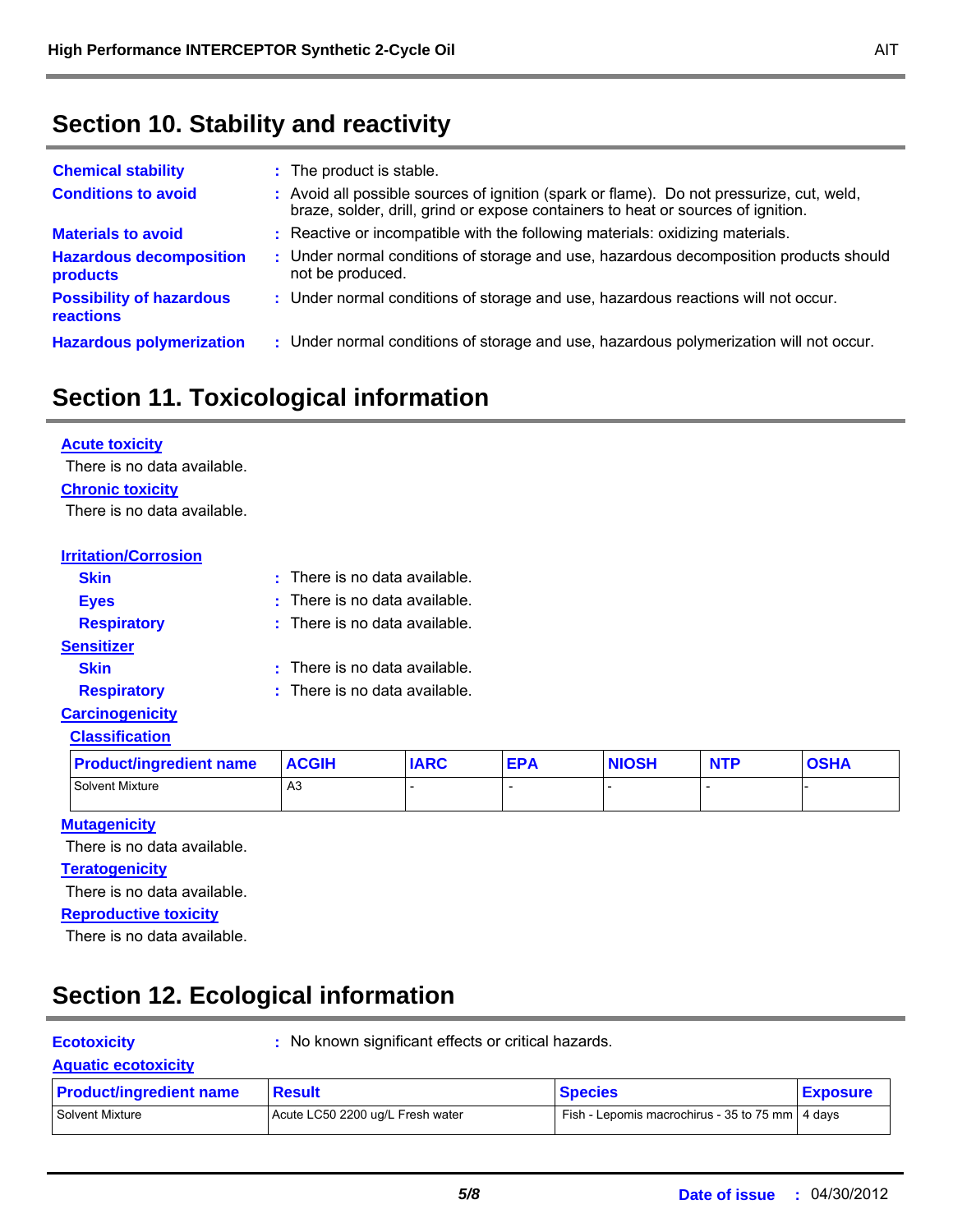#### **Persistence/degradability**

There is no data available.

## **Section 13. Disposal considerations**

#### The generation of waste should be avoided or minimized wherever possible. This **:** material and its container must be disposed of in a safe way. Avoid dispersal of spilled material and runoff and contact with soil, waterways, drains and sewers. Empty containers or liners may retain some product residues. Dispose of surplus and nonrecyclable products via a licensed waste disposal contractor. **Waste disposal**

**Disposal should be in accordance with applicable regional, national and local laws and regulations.**

**Refer to Section 7: HANDLING AND STORAGE and Section 8: EXPOSURE CONTROLS/PERSONAL PROTECTION for additional handling information and protection of employees.**

## **Section 14. Transport information**

| <b>Regulatory</b><br><b>information</b>                                                                  | <b>UN number</b> | <b>Proper shipping</b><br>name                  | <b>Classes</b> | $PG^*$         | Label | <b>Additional</b><br>information |
|----------------------------------------------------------------------------------------------------------|------------------|-------------------------------------------------|----------------|----------------|-------|----------------------------------|
| <b>DOT Classification</b>                                                                                | NA1993           | COMBUSTIBLE LIQUID,<br>N.O.S. (Solvent Mixture) | 3              | $\mathbf{III}$ |       |                                  |
| <b>TDG Classification</b>                                                                                | Not regulated.   | $\overline{\phantom{0}}$                        |                |                |       |                                  |
| <b>IMDG Class</b>                                                                                        | Not regulated.   |                                                 |                |                |       |                                  |
| <b>IATA-DGR Class</b>                                                                                    | Not regulated.   | $\overline{\phantom{0}}$                        |                |                |       |                                  |
| PG <sup>*</sup> : Packing group<br>Exemption to the above classification may apply.<br><b>AERG</b> : 128 |                  |                                                 |                |                |       |                                  |

## **Section 15. Regulatory information**

| <b>United States</b>                                                             |                                                                                                                                                                                                                                                                                                                                                                                                                           |
|----------------------------------------------------------------------------------|---------------------------------------------------------------------------------------------------------------------------------------------------------------------------------------------------------------------------------------------------------------------------------------------------------------------------------------------------------------------------------------------------------------------------|
| <b>HCS Classification</b>                                                        | : Combustible liquid<br>Irritating material                                                                                                                                                                                                                                                                                                                                                                               |
| <b>U.S. Federal regulations</b>                                                  | : United States inventory (TSCA 8b): Not determined.<br>SARA 302/304/311/312 extremely hazardous substances: No products were found.<br>SARA 302/304 emergency planning and notification: No products were found.<br><b>SARA 302/304/311/312 hazardous chemicals: Solvent Mixture</b><br>SARA 311/312 MSDS distribution - chemical inventory - hazard identification:<br>Solvent Mixture: Delayed (chronic) health hazard |
| <b>Clean Air Act Section</b><br>112(b) Hazardous Air<br><b>Pollutants (HAPS)</b> | : Not listed                                                                                                                                                                                                                                                                                                                                                                                                              |
| <b>Clean Air Act Section 602 : Not listed</b><br><b>Class I Substances</b>       |                                                                                                                                                                                                                                                                                                                                                                                                                           |
| <b>Clean Air Act Section 602 : Not listed</b><br><b>Class II Substances</b>      |                                                                                                                                                                                                                                                                                                                                                                                                                           |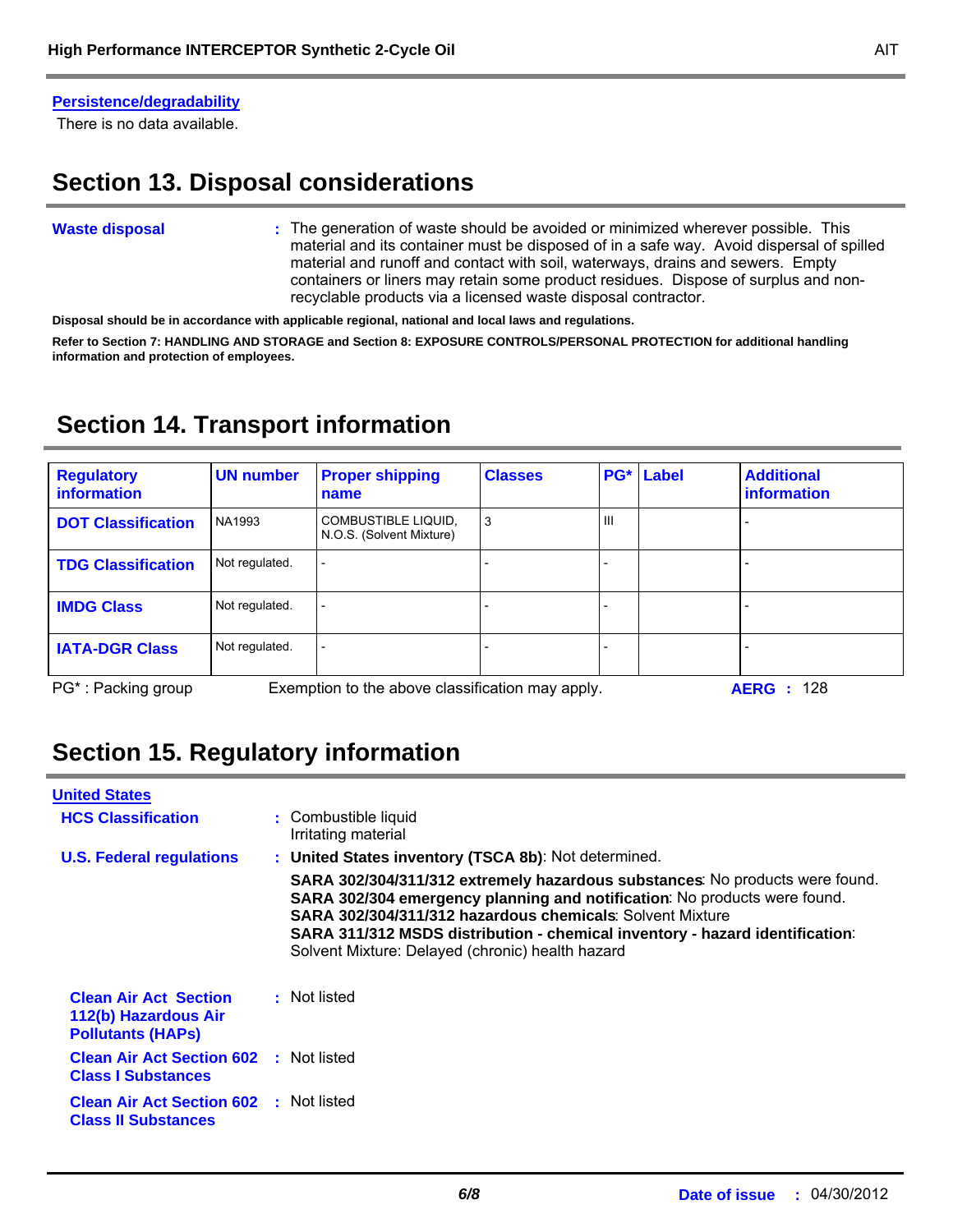Ė

| <b>DEA List I Chemicals</b><br>(Precursor Chemicals)         | : Not listed                                                                                                                               |
|--------------------------------------------------------------|--------------------------------------------------------------------------------------------------------------------------------------------|
| <b>DEA List II Chemicals</b><br><b>(Essential Chemicals)</b> | : Not listed                                                                                                                               |
| <b>State regulations</b>                                     |                                                                                                                                            |
| <b>Massachusetts</b>                                         | : None of the components are listed.                                                                                                       |
| <b>New York</b>                                              | : None of the components are listed.                                                                                                       |
| <b>New Jersey</b>                                            | The following components are listed: Distillates (petroleum), hydrotreated heavy<br>paraffinic                                             |
| <b>Pennsylvania</b>                                          | : None of the components are listed.                                                                                                       |
| <b>California Prop. 65</b>                                   |                                                                                                                                            |
| No products were found.                                      |                                                                                                                                            |
| Canada                                                       |                                                                                                                                            |
| <b>WHMIS (Canada)</b>                                        | : Class B-3: Combustible liquid with a flash point between $37.8^{\circ}$ C (100 $^{\circ}$ F) and 93.3 $^{\circ}$ C<br>$(200^{\circ}F)$ . |
|                                                              | Class D-2B: Material causing other toxic effects (Toxic).                                                                                  |
| <b>Canadian lists</b>                                        |                                                                                                                                            |
| <b>Canadian NPRI</b>                                         | : The following components are listed: Solvent Mixture                                                                                     |
| <b>CEPA Toxic substances</b>                                 | : None of the components are listed.                                                                                                       |
| <b>Canada inventory</b>                                      | : Not determined.                                                                                                                          |
|                                                              |                                                                                                                                            |

**This product has been classified in accordance with the hazard criteria of the Controlled Products Regulations and the MSDS contains all the information required by the Controlled Products Regulations.**

## **Section 16. Other information**

| <b>United States</b><br><b>Label requirements</b>               |                                                                 | : COMBUSTIBLE LIQUID AND VAPOR. CAUSES EYE AND SKIN IRRITATION.                                                                                                                                                                                                                                                                                                                                                                                                                                                                                                                                                          |
|-----------------------------------------------------------------|-----------------------------------------------------------------|--------------------------------------------------------------------------------------------------------------------------------------------------------------------------------------------------------------------------------------------------------------------------------------------------------------------------------------------------------------------------------------------------------------------------------------------------------------------------------------------------------------------------------------------------------------------------------------------------------------------------|
| <b>Hazardous Material</b><br><b>Information System (U.S.A.)</b> | <b>Health</b><br><b>Flammability</b><br><b>Physical hazards</b> | Caution: HMIS® ratings are based on a 0-4 rating scale, with 0 representing<br>minimal hazards or risks, and 4 representing significant hazards or risks<br>Although HMIS® ratings are not required on MSDSs under 29 CFR 1910.1200, the<br>preparer may choose to provide them. HMIS <sup>®</sup> ratings are to be used with a fully<br>implemented HMIS® program. HMIS® is a registered mark of the National Paint &<br>Coatings Association (NPCA). HMIS® materials may be purchased exclusively<br>from J. J. Keller (800) 327-6868.<br>The customer is responsible for determining the PPE code for this material. |
| <b>National Fire Protection</b><br><b>Association (U.S.A.)</b>  |                                                                 | <b>Flammability</b>                                                                                                                                                                                                                                                                                                                                                                                                                                                                                                                                                                                                      |
|                                                                 | <b>Health</b>                                                   | <b>Instability</b><br><b>Special</b>                                                                                                                                                                                                                                                                                                                                                                                                                                                                                                                                                                                     |
| Date of issue<br>Date of previous issue<br><b>Version</b>       | : 04/30/2012<br>04/01/2011<br>÷.                                |                                                                                                                                                                                                                                                                                                                                                                                                                                                                                                                                                                                                                          |